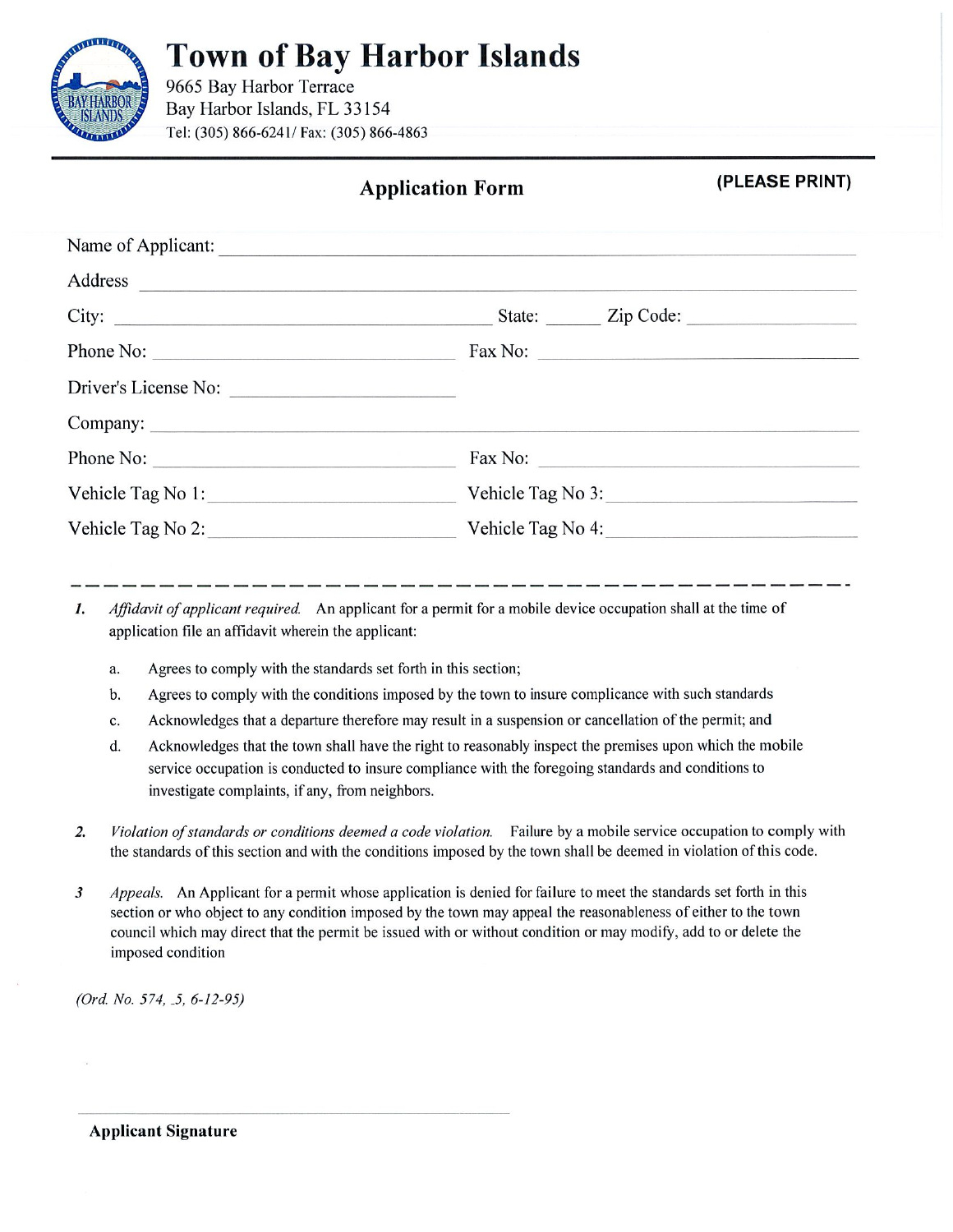Sec. 23-4.2. - Permit fees for mobile service occupations in the town.

In recognition of the prevalence and desirability of various service-oriented mobile services, it is hereby specifically recognized that certain mobile service occupations may be undertaken in the RD-Single Family and RE-Multiple Family districts in the Town of Bay Harbor Islands upon issuance of a permit by the town.

All such endeavors in the Town of Bay Harbor Islands shall be regulated as follows:

- (1) Definition. "Mobile service occupations" shall mean any activity for which a permit of the town is required by law and which is conducted out of a mobile vehicle or from a temporary or non-fixed location. Such mobile services are contemplated to include by way of example but are not limited to mobile pet groomers, mobile vehicle washers, certain health and fitness trainers and/or physical therapists, providers of medical services and supplies, pest exterminators, vendors of prepared foods and consumable goods at construction sites, etc.
- (2) *Permit required.* It shall be a violation of this Code for any person to conduct a mobile service occupation without obtaining a permit therefore duly issued by the town.
- $(3)$ Standards. Prior to issuance of a permit and as continuing operational standards, mobile service occupations shall comply with the following:
	- a. No persons involved in mobile service occupations shall conduct vending activities to the public generally or conduct such activities on public property in the town.
	- All persons involved in mobile service occupations are required to be invited by  $b.$ the owner(s) or occupant(s) of one or more specific premises in the town, and must limit their vending activities and/or commercial transactions to those locations.
	- The activities of a mobile service occupation shall occur entirely on private  $C_{\star}$ property, and entirely within the dwelling unit, where practicable and customary.
	- d. A mobile service occupation shall not create noise, vibration, glare, fumes, odors, dust, smoke, electromagnetic disturbances or waste and trash other than normal household trash and normal recyclables. No equipment or processes shall be used which create visual or audible interference in any radio or television receiver located nearby. No explosives or chemicals or chemical equipment shall be used, except those chemicals that are regularly used for domestic or household purposes, including those chemicals specifically utilized for pest extermination processes.
	- e. Vehicular and pedestrian traffic shall not be generated by a mobile service occupation in a greater volume or a different vehicle type than that of the traffic typical in a residential neighborhood in the town.
- Affidavit of applicant required. An applicant for a permit for a mobile service occupation  $(4)$